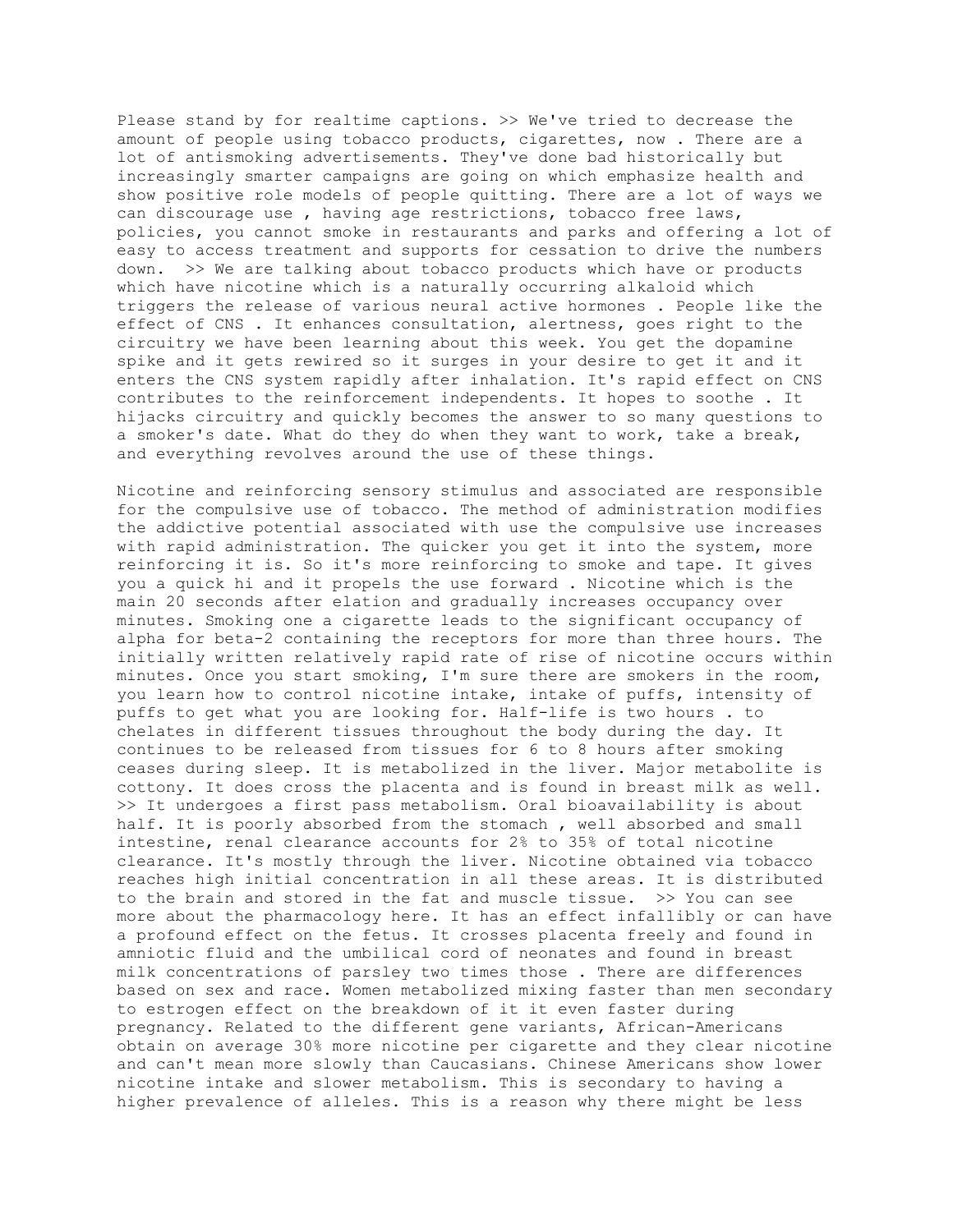rates in lung cancer among Chinese-Americans than among African-Americans and Caucasians in some studies. >> There are a lot of ways we assess the use , you know, blood, salivary, plasma cotinine can be used. We use urine screening . That's pretty much people use. I think urine screen has fallen out of favor for a lot of reasons. Certainly urine screen based on work assessments or other reasons, I see a lot of parents starting to urine screen for nicotine , taping , as a way to motivate kids come if they do not use, set up rewards. Practitioners are doing yearly urine screens to see if they can pick up nicotine and other substances. The idea with urine screens or not to bust people but rather to see what they are using and potentially with parents motivated with a set of rewards by using them. There are a lot of interactions from tobacco smoke. It affects the form of kinetics or pharmacodynamic mechanisms. When smokers discontinue abruptly , doses of meds may need to be lowered to avoid toxicity. Drugs that may have a decreased effect due to induction of 1 A 2 by tobacco include these. We have a unit here in Westchester called the second chance unit were folks with chronic , serious mental illness are taken from state hospitals and they use or work on developing skills to get back out into the community. For a long time, the rewards on the unit were set up to be smoking breaks and cigarettes. But when smoking was no longer allowed in the hospital, they got rid of the smoking breaks and instead used caffeine so what happened is suddenly everyone had these reactions because they went from getting , they were having a lower level of antipsychotic due to the smoking to having more than caffeine might have the opposite effect and they also saw a lot of readmissions immediately after discharge because people started smoking again and it drove down antipsychotic medication levels and had symptoms that ended up back in. Talking about the pharmacologic actions, especially CNS, we mentioned early, it activates things, increases blood pressure, heart rate, cardiac output, causes muscle relaxation, high doses can release adrenal --I can never say that. Very high doses can result in slowing of heart rate. We know the psychoactive effects, if you ever smoked or know someone that smokes, it causes arousal and relaxation , enhances mood, attention, reaction time. It resulting relief of withdrawal symptoms. That's true for anything you use daily. As mentioned before, there's a lot of psychiatric comorbidities in those who are using tobacco products or nicotine products. 37% of those with a mental illness are smokers versus 20% of smokers who do not carry a mental illness. Those with schizophrenia, depression, or ADHD have a higher prevalence of cigarette smoking compared with the general population. The numbers are incredibly high in folks with serious mental illness such as schizophrenia, three fourths are smokers, and there's a lot of reason why this may be. There's the impact on relieving negative symptoms. It is also potentially driving down their medications , levels of medications, resulting in less side effect. Those with ADHD, about 40% of smokers associated with early initiation of regular cigarette smoking even after controlling for confounding variables listed there. Transdermal patches might improve the attentional symptoms of ADHD . >> If you wake up in the middle the night to use, that is problematic. Less than five minutes after waking might indicate severe in nicotine use and less than 30 is moderate . There are indications for treatment, when you might want to give replacement treatment or combination products , need for medications, applications per dose, and certainly as with almost other substances, you develop a tolerance over time. Question 1 to keep you on your toes, which of the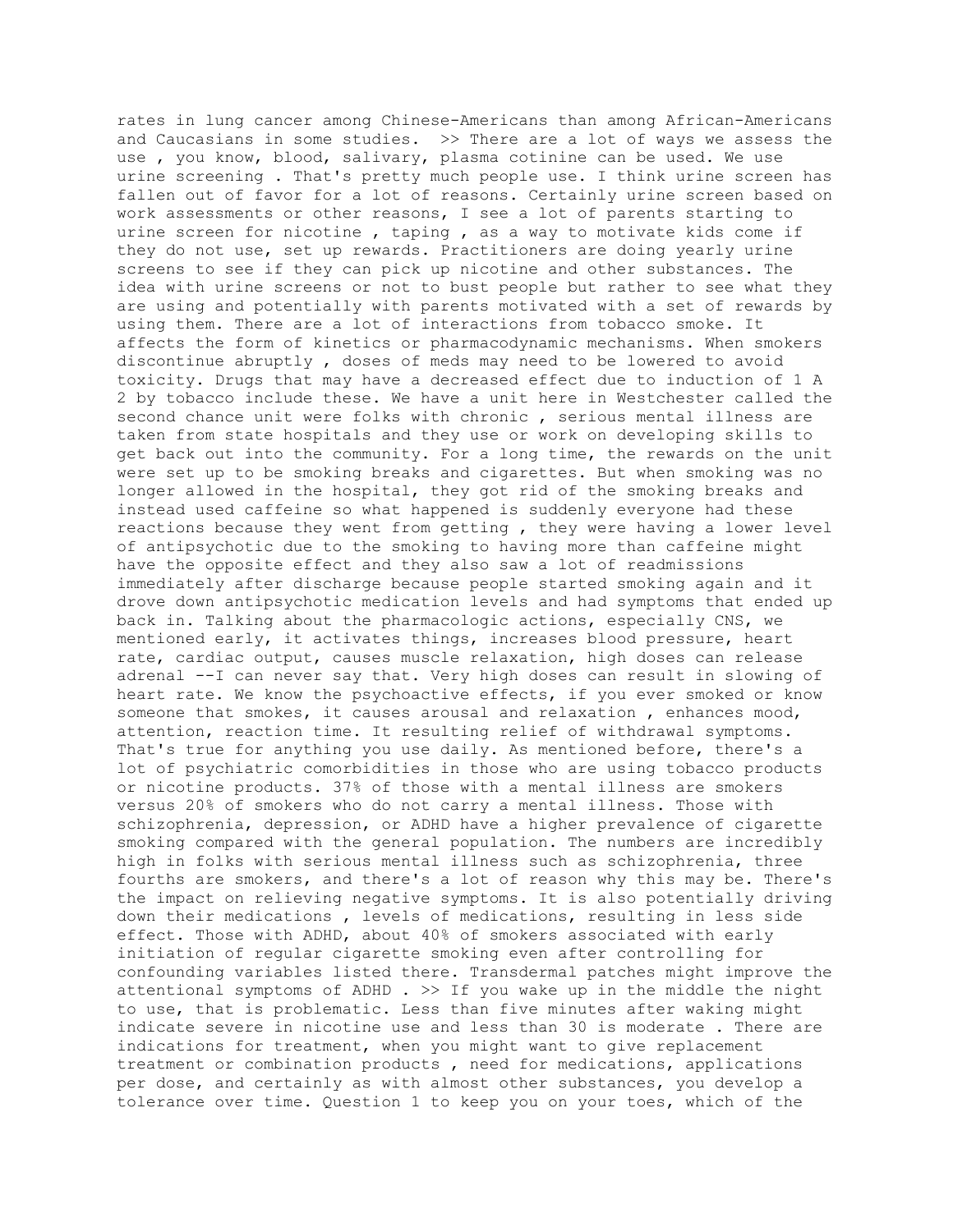following is not a tobacco withdrawal symptom? >> It's distressing, not life-threatening like other substance we have talked about this week but it is a beast. If you've ever been a smoker, it is very uncomfortable. Acute withdrawal symptoms reach maximum intensity 24 to 48 hours after cessation and gradually diminish over weeks. It's pretty tough. There are a number of factors involved from CRF two different mechanisms . For everyone, it is pretty tough. A big fear is when I stop smoking, everyone wants sour patch kids and chocolate as soon as they stop and to any degree, you can help them anticipate that and find other behaviors to help manage withdrawal. It certainly helps. The training system is involved and it's an old type of antidepressant that we have used, we is an effort difficult to treat depression states. But you know, as with a lot , we are learning about a lot of the genetics and inhibitions with cigarette smoking and you can see the interactions with the system here.

I think you've got it that tobacco smoke has a lot of contaminants that are volatile and potentially toxic. The tar in the cigarettes contains many carcinogens . For women, it lowers levels of estrogen, earlier menopause, increased risk of osteoporosis, skin changes, teeth coloring, enhanced facial skin wrinkling. Why is it so hard to quit? Some say it is harder than heroin and cocaine in her some data to support that. Is addictive. Withdrawal is brutal. Not everyone knows how to access treatment , and use it properly, and we are not good at prescribing effective treatments as clinicians either. The consequence is utilization of treatment is poor. In terms of asking questions your patients about use , never apologized. These are questions I ask everyone, you vape, how much, what kinds, and certainly, I mean, you could give your name to get more info but we certainly want all of you to figure out how to help your folks quit together. Part of addiction treatment is running experience with people, especially if they are doubtful of their ability to quit or not motivated or they think they are not addicted. Any of the strategies to see what they are up for as he what motivates them to saving money or trying free treatments or quitting for a week or six hours or a day to see what it is like and there are good resources. Hopefully you will all be able to do this treatment in your office setting. There are quit lines , free nicotine replacement treatment available for a lot of folks, so there are a lot of good options out there. There's the nicotine replacement treatment, gum, lodges's, sprays, and primarily the use of drugs in combination for the best outcomes plus counseling plus medications . Question 2, which of the following is true of nicotine replacement therapies? >> The Lancer answer is C. We will all be prepared on how to do this now. Nicotine medications, use high enough dose, start with four milligrams, 21 milligram patches , scheduled better than PRN, used for long enough time., And these days we say sometimes for months , sometimes longer, depending on the severity. Certainly you can combine with Wellbutrin or can be combined with each other. For severe use, put on the patch. Try to get off the gum and stand the patch for about a month. Go to the lower doses. Have almost no contraindications come have no drug drug interactions and their safe enough to be over-thecounter they are over-the-counter. In the digital to the patina gum, there's a spray which was approved recently. They say why not just vape but there's some more study real-world and efficacy trials , it contained a tiny amount of ethanol with some odd side effects but that's another tool in the arsenal. So the best evidence is for using patch plus a spray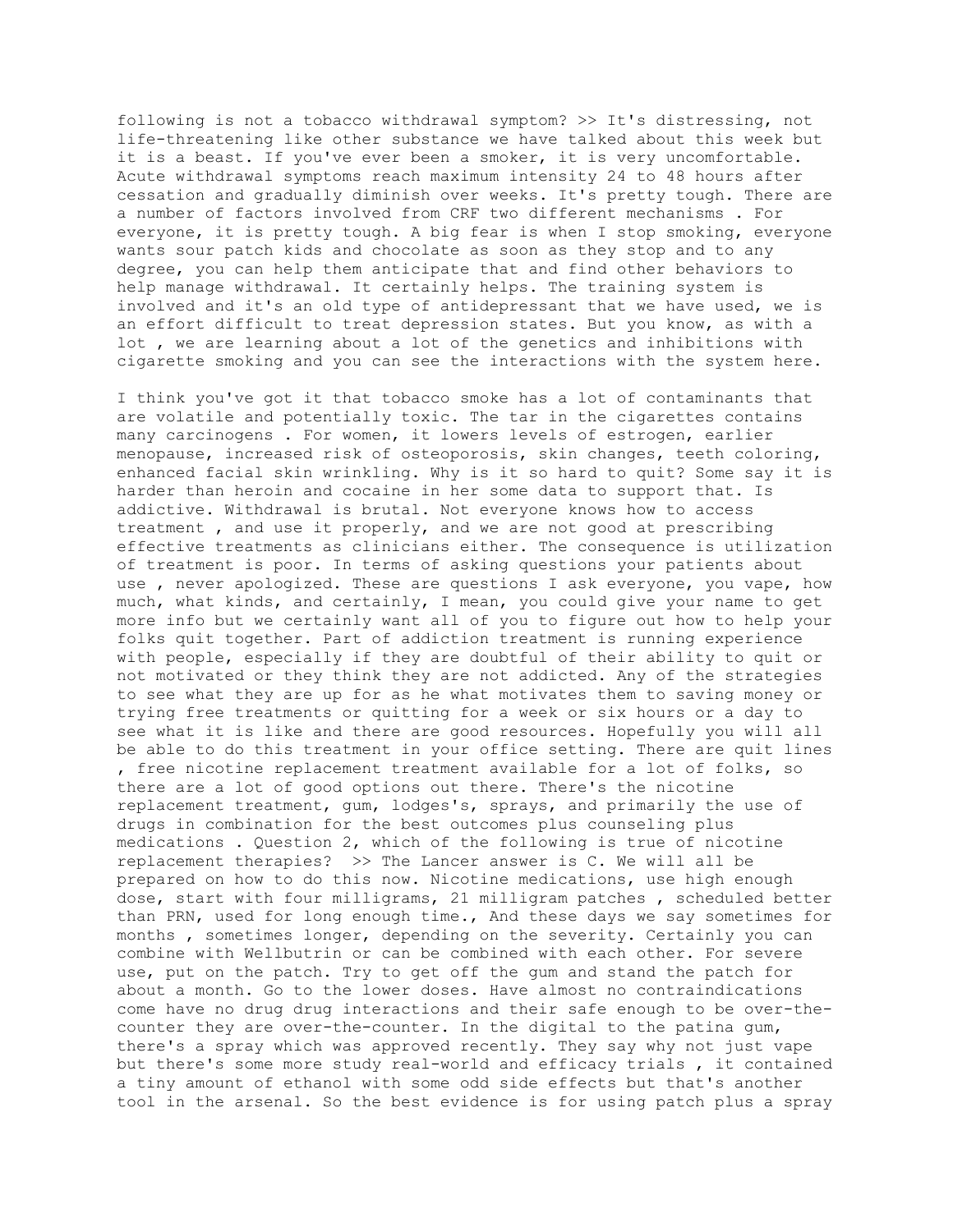or patch plus Wellbutrin. What we usually do is we set a quick date where people say they will stop and on quickly, put the patch on in the morning and then take the gum or lozenge or the spray . Most people will take the patch off, and you typically do it for about a month and try to use less of the immediate release product during the day and at the end of the month, you will put on the 40 milligram , next month it is a seven milligram, and you try to manage the last month just on sprayer gum and taper off . Most people take off patch before bedtime. That's especially after a week or so. About a week before the quit date, you start with either of these two medications. On the quit date, you can taper down the cigarettes or keep them and put the patch and gum and throw away the cigarette . Certainly giving medication plus getting replacement, we will talk about that in the second. I the FDA in terms of some concerns about the no psychiatric adverse effects of Wellbutrin , they approved removal of the boxed warning regarding serious neuropsychiatric affects . To summarize, all tobacco users should be opportunity try to stop. Counseling plus medications equals the best treatment plan. And the best thing to do is to make sure they are using the medications appropriately , some for as long as six months to make sure it works better and, starting with higher patch and gum doses, decreasing slowly over time and certainly using the medications often starting than the week before the quit date. I often offer a menu of options. I say there's a ton of ways to quit. Women are less likely to be successful quitting than men. There are different theories about why that may be. Advantages over bupropion and nicotine replacement is greater for women than men. Offering commendation treatment seems to be the best although it's not clear that adding them together is necessarily , it could improve it potentially but that's a lot of meds to offer someone but it's something to keep in mind. If I decide between the two, if someone has depression, one is that antidepressant. There are different formulations and doses. You can use them both together as well. People often stop the meds somewhere between four months and eight months of sustained recovery although it is sometimes a little unclear for any given individual when they might stop. If they have no current depression and benefit , they often keep it on longer term. We mentioned a couple of times some risk during pregnancy and you can see some consequences there. They are motivated to quit because of the consequences. They want to use counseling. But nicotine replacement are acceptable second line options . Limited information is available regarding the safety of veranda clean. For adolescents, unfortunately, there's not a lot of evidence about the use of nicotine replacement or the medication to help people stop during adolescence and that is a concern because we are in this epidemic. As we mentioned, we were high-fiving each other about driving down nicotine use in adolescence, especially cigarettes. Starting in 2018, associated with a hospital for special surgery and they always you do urine screens for nicotine because they are worried about its impact on own healing so they are actually the pretty much only people in the hospital screening adolescence for nicotine . There were none in 2017 but by the time 2019 came around, they were starting to see 10% to 50% urine positive and slowly increasing . People argue it is a lot less toxic and problematic than tobacco and that may be true. We do not have it like cigarettes but it certainly has stuff that you probably would rather not have and I often get talks at different high schools around New York City and there are subtle to severe lung injuries that we are starting to see among E